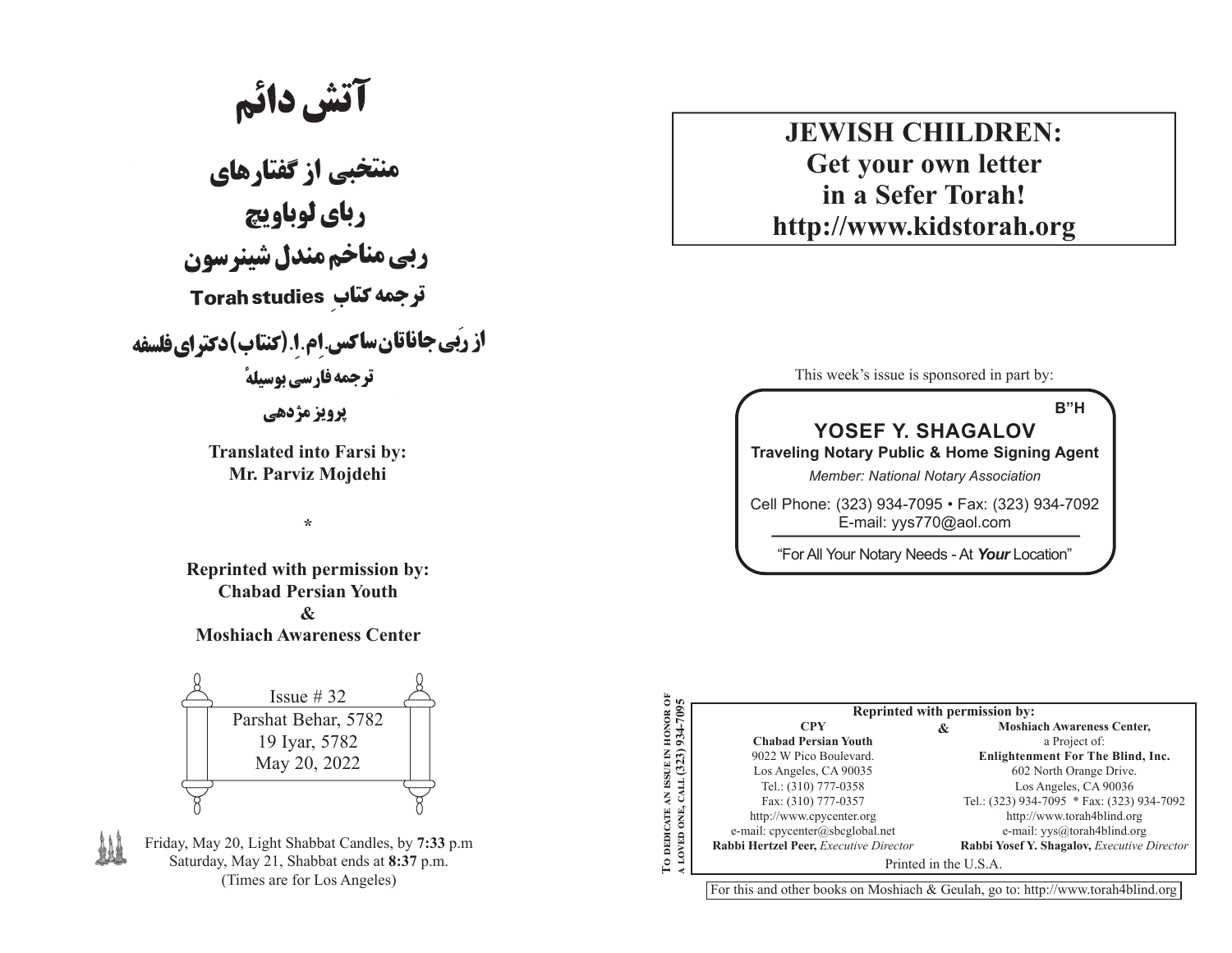## 7- عدم توافق

به این ترتیب امروزه ما دیگر موضوعات روحانی را باآن روشنایی واضح عقل نمی توانیم درک كنيم . ما مجبور شده ايم برخلاف عقل مان رفتار كنيم ، رفتاري كه حاصل عبادت بدون علاقه می باشد. رسیدن به درون گرایی واقعی برای ما بسیار مشکل شده است. اما هنوز نهایتأاین درون گرايي از وجود ما رخت بر نبسته است . ذات عميق روح هميشه در درون ما موجود است و در دوران تاریک روحانی گالوت هنوزهم در ورای ذهن و آگاهی ما به کار خود ادامه داده و اثر خود را می گذارد.

این منبع نهایی تفاوت و تضاد مابین تلمود پروشلمی و تلمود بابلی است که آیا سالهای شمیطا در زمان ما باید به عنوان دستوری که از طرف حخامیم صادر شده انجام شود. یا به عنوان انجام دستوری از تورا. "به این معنا که آیا هنوز قوانین سال های شمیطا بخودی <sub>به</sub> خود باید انجام شود و قائم به ذات خود است و یا فقط به عنوان یادآوری از دوران گذشته\* `` یعنی ﴿ زمانی ﴾ که قوانين سالهاي يوول انجام ميشد.

از نظر تلمود بابلي كه حاصل گالوت و دربدري يهوديان است انجام سال هفتم شميطا و عبادت آن سمبل پذيرش يوغ الهي مي باشد يعني اين قوانين قائم به ذات خود است و هيچ رابطه اي با يوول يعني عبادتي كه حاصل عشق ودرك مي باشد ندارد.

از نظر تلمود پروشلمی با آن آگاهی روحانی بیشترش نسبت به تلمود بابلی لزوم نگاهداری پوول و انجام قوانین آن هنوز در زمان ما ادامه دارد. بنابراین سال شمیطا را در رابطه با یوول عنوان می كند و قوانين آن را به عنوان يادبود زمان برقراري بت هميقداش اول مطرح مي كند. به صورت مشابه انجام قوانین شمیطا نوعی آمادگی ۖ برای زمانی است که ۖ آن دوران، با دوباره سازی بت همیقداش سوم و آمدن ماشیح صدیقینو برای ما بازسازی و تجدید میشود.آمن

> (منبع : ليكوتي سيخوت جلد هفتم صفحه ١٧٤ -١٧٠ ) ١٧-گيتين ٣۶ ب

(Source: Likkutei Sichot, Vol. 7, pp. 170-174)

7**To Place Your Advert Here:**call (323) 934-7095

در پاراشای بهَر چگونگی انجام قوانین مربوط به سالهای هفتم و پنجاهم ارائه شده است . سال هفتم که سال "شمیطا" خوانده شده سالی است که در آن زمین استراحت کرده و روی آن کشت و کار نمیشود. سال پنجاهم که سال "یوول" خوانده شده سالی است که در آن تمامی بردگان یهودی آزاد شده و زمین ها به مالکان اصلی اشان برمیگردد . این دو نوع سال یعنی شمیطا و پوول با یکدیگر در رابطه هستند. به این ترتیب که با کامل شدن هفت مرتبه هفت سال (شمیطا) یعنی در واقع در آخر سال چهل ونهم سال تازه ای شروع میشود که سال پنجاهم است و به نام سال پوول خوانده میشود. از زمانی که بنی پیسرائل به گالوت رفتند قوانین مربوط به سال پوول دیگر انجام نمیشدبا این حال ما میتوانیم دوران سالهای یوول را به سه قسمت تقسیم کنیم . قسمت اول زمانی که قوانین يوول كاملا انجام ميشد، قسمت دوم زمان بت هميقداش دوم است كه سال يوول نگاه داشته نميشد ولی هنوز برای نگاهداری سال شمیطا سالهای پوول شمرده میشده و قسمت سوم زمانی که بت همیقداش وجود ندارد و سال پوول بدون هیچگونه ارتباطی با سال شمیطا شمرده میشود. در این مبحث معنای واقعی سالهای پوول و شمیطا مورد مطالعه قرار می گیرد. و به این ترتیب در ضمن اینکه یک تفسیر درونی از این سه مرحله به ما ارائه میشود به ما نشان میدهد که چگونه این سالها "يوول و شميطا" باعث بيداري مذهبي انسان مي شود.

# **1- سال "یوول"**

"و سال پنجاهم را مقدس نموده و در آن سرزمین برای تمام ساکنانش اعلام آزادی کنید برای شما سال پنجاهم سال "يوول" است . از ميان شما هر كس به ملك و به خانواده خود برگردد". ١ در این رابطه در تلمود میگوید زمانی که طایفه روبن و گاد و نیمی از طایفه منشه به اسارت (گالوت) برده شدند قوانین مربوط به سال پنجاهم دیگر اجرا نشد چرا که در پاسوق می گوید "براي تمام ساكنانش اعلام آزادي كنيد" كه معناي آن اين است كه زماني كه \_ تمام ساكنان آن در آن هستند ونه در زمانی که قسمتی از آنها در اسارت (گالوت)می باشند": <sup>۲</sup> علی رغم آنکه سال "يوول" (پنجاهم) سالي بود كه در آن برده ها آزاد ميشدند و زمين ها به مالكان اوليه خود باز می گشت در تلمود بابلی آمده است که حتی در زمان بت همیقداش دوم هم فقط برای نگاه

۰۱-وییقرا ۲۵-۲۵

٢- اراخين ٣٢ ب رمبام هيلخوت شميطا و يوول ٨-١٠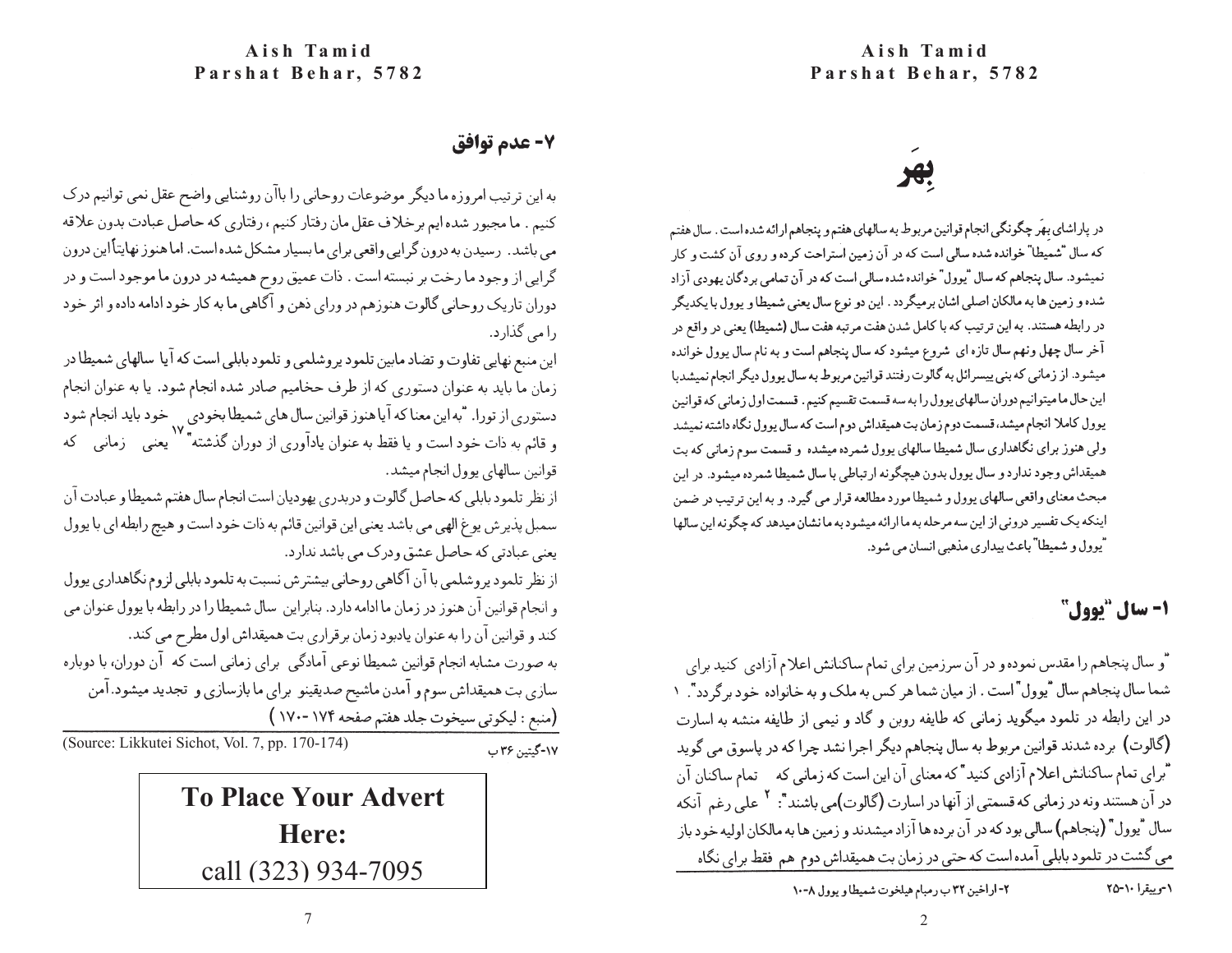#### **Aish Tamid Parshat Behar, 5782**

بیتول هِیَش یا اطاعتی که خواسته های انسان باعث انجام آن میشود مزیتش آن است که انسان را به درون خودش فرو می برد و آن همچون کوشش و تقلای روحانی شدیدیست که در درون روح انسان انجام میشود .

به عنوان مثال مابین یک غلام واربابش دو نوع رابطه وجود دارد. نوع اول آن است که غلام شرایطی که در آن قرار گرفته است را قبول کرده و بخاطر آن شرایط، او را خدمت می کند نوع دوم آن است که غلام اربابش را دوست دارد و بخاطر عشقی که به اربابش دارد او را اطاعت می كند. با وجود آنكه اطاعت نوع دوم كامل تر بوده و با تمام وجود انجام ميشود ولي اطاعت از نوع اول بسیار درون گراترست و نتیجه سرکوب آگاهانه قسمتی از شخصیت انسان بوده و برای انجام آن زحمت بیشتری کشیده شده است .

### 2- سه مرحله

حالا ما می توانیم کاملا اهمیت سه دوره را در تاریخ قوم یهود دررابطه با یوول و شمیطا درک كنيم.

دوره اول زمانی است که بت همیقداش اول برقرار بود. در این زمان هر دو این میصوُت انجام میشد. به این معنا که روحانیت یهود ترکیبی از هر دو این کیفیات بود، اطاعت بخاطر عشق به خدا ودرک خداوند و اطاعتی که سرچشمه آن کوشش و سعی درمغلوب کردن خواسته ها بود. عشق به خدا ودرک خداوند یعنی کیفیت اول حتی در سعی و کوششی که در کیفیت دوم بکار برده میشد وجود داشت و با آن ترکیب شده بود. کوشش و سعی مردم در اطاعت از خداوند همراه با درک و فهم و عشق بود. و آن عشقی که وجودانسان را پر میکرد باعث ارتقاء شخصیت انسان نیز میشد.

دوره دوم زمان برقراری بت همیقداش دوم است که قوانین پوول انجام نمی شد ولی سالهای پوول هنوز شمرده میشد . عشق و درک که سمبل آن حفظ قوانین یوول میبود دیگر به آن شکل دوره اول وجود نداشت ولي هنوز مهم بود و هنوز در عبادتي كه حاصل كوشش و خواسته انسان بود تاثیر خودش را می گذاشت .

دوره سوم زمانی است که بت همیقداش دوم هم خراب شد. و در این زمان از همه آن چیزهائی که باقی مانده بود فقط سالهای شمیطا بود. به عبارت دیگر تنها چیزی که وجود داشت جدال و تقلای درونی برای تسلط بر نفس و اطاعت بخاطر نفس اطاعت بود. دیگر اثری از یوول، آن اطاعتي كه حاصل فهم، درك و عشق بود ، وجود نداشت .

#### **Aish Tamid Parshat Behar, 5782**

داشتن حساب سال های شمیطا، (هفتم)آنها سالهای پنجاهم (یوول) را می شمردند". ۳ شش سال زمین را می کاشتند و سال هفتم م<sup>ا</sup> سالی بود که زمین کشت نمی شد و آنرا رها می کردند.<br>به این اترتیب برطبق گفته اربانیم <sup>۴</sup> خود سال پنجاهم به عنوان یوول نگاه داشته نمی شد و آنرا به عنوان سال اول شمیطاهم به حساب نمی آوردند. بلکه سال بعد از آنرا سال اول شمیطا حساب میکردند به این ترتیب آنها مطمئن می شدند که سال های شمیطا را در زمان درست خودش یعنی بعد از سال پنجاهم شروع به شمارش كرده اند و شميطا درست در سال هفتم بعد از "يوول" پنجاهمين سال واقع مي شود.

توسفوت <sup>۵</sup> به این مطلب اعتراض می کند. به این علت که در تلمود پروشلمی آمده است "در زمانی که سال پوول به معنوان سال رهایی نگاه داشته نمی شود. سال شمیطا را نیز به عنوان سال هفتم نگاه نمیداریم " . " اگر اینطور باشد . در مدت بت همیقداش دوم نیز که سال یوول فقط شمرده میشد قوانین مسالهای شمیطا نیز انجام نمی شد.

راشی بر این عقیده است ۷ که سال های شمیطا در زمان بت همیقداش دوم فقط به عنوان یک دستور ربانیم نگاه داشته میشد و نه به عنوان دستوری از تورا. به این ترتیب به عقیده راشی تلمود یروشلمی و تلمود بابلی با یکدیگر مخالفتی ندارند. تلمود پروشلمی می گوید که انجام سال های شمیطا در زمانی که سال های "یوول" نگاه داشته نمی شود دستوری از تورا نمی باشد. و تلمود بابلی می گوید که با اینحال قوانین سال های شمیطا را انجام میداده اند ولی صرفا بخاطر دستور ربانیم . اما بر طبق عقیده توسفوت این دو تلمود با یکدیگر در تضاد هستند. تلمود بابلی می گوید که سال های شمیطا برحسب قانون تورا یک امر الزامی هستند مستقل از سال های یوول . و این با آن چیزی که در تلمود پروشلمی گفته شده است که زمانی که سال پوول انجام نمی شود سال های شميطا نيز انجام نميشود. مخالف است .

## 2- روح قانون

قوانینمی که ربانیم تنائیم و امورائیم وضع کرده اند تنها براساس منطق مادی و روزمره وضع نشده اند ^ بلکه از آنجا که آنها مردانی با بصیرت های بسیار بالای معنوی بوده اند، موضوعات را از دید معنوی می سنجیده و سپس دیدگاه های خود را بصورت عقلانی و قانونی عنوان

| ٥- راخين همان منبع                     | ۴- اراخين ٣٣ الف | ٣-اراخين - همان منبع رمبام ٣ |
|----------------------------------------|------------------|------------------------------|
| ۸-رجوع شود به بیعوری هزوهر وییشلخ ۲۰ ب | ٧- گيتين ٣۶ الف  | ۶- شوی ایت ۲-۱ گیتین ۳-۴     |